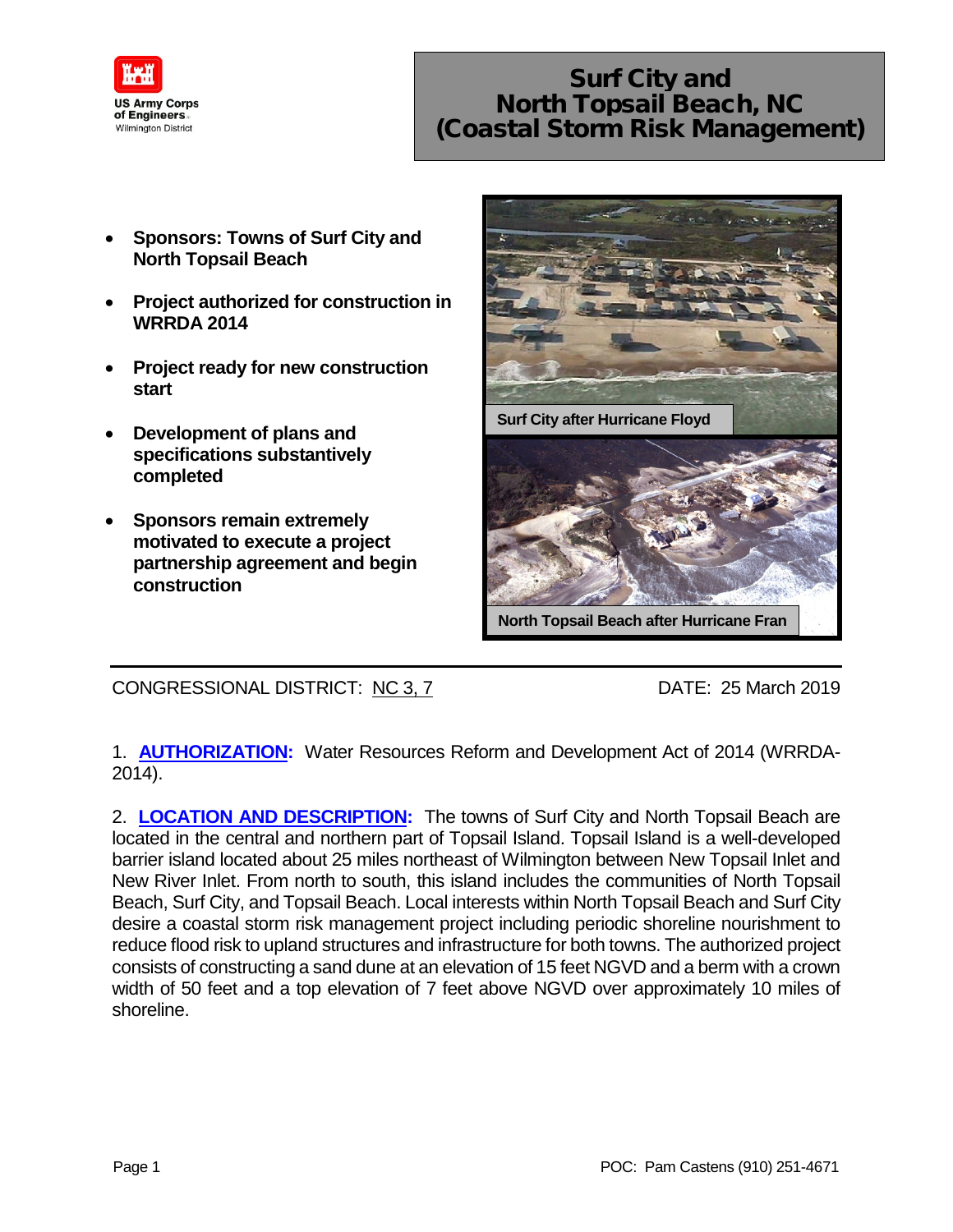PROJECT INFORMATION - Surf City and North Topsail Beach, NC (Coastal Storm Risk Management) – Continued

3. **COST ESTIMATE:** Project Construction (Price level as of 1 October 2016): **Initial Construction:**

\$92,827,000 (Federal – 65%) \$49,983,000 (Non-Federal – 35%) (\$44,974,000) (Non-Federal Cash Contribution) (\$5,009,000) (Non-Federal Lands and Damages) \$142,810,000

**Periodic Nourishment:**

| \$256,779,000 | $(Federal - 50%)$     |
|---------------|-----------------------|
| \$256,779,000 | $(Non-Federal - 50%)$ |
| \$513,558,000 |                       |

**Total Estimated Project Cost:**

 \$349,606,000 Federal \$306,762,000 Non-Federal \$656,368,000 Total

4. **FEDERAL FUNDING ALLOCATION THRU FY 2018:** \$0.

5. **FY 2019 FUNDING ALLOCATION:** \$0.

6. **FY 2020 BUDGET AMOUNT:** \$0. Funding in the amount of \$550,000 could be used to sign a Project Partnership Agreement, assist with real estate acquisition, and finalize plans and specifications for award of the initial construction contract.

## 7. **KEY DATES:**

June 2014 – Project authorized for construction in WRRDA-2014 September 2014 – Plans and specifications substantially complete TBD – Execution of project partnership agreement, subject to the appropriation of construction funding.

8. **OTHER INFORMATION:** Vulnerability to severe storm damage without project conditions was confirmed by the devastating effect of Hurricane Florence (2018) on all three towns in Topsail Island with estimated damages to beach, structures and infrastructure estimated at over \$100M. Historical damages from Hurricanes Fran (1996) and Floyd (1999) caused \$37M to publicly and privately owned properties. Severe erosion has either severely damaged or destroyed the primary dune system along much of the island, further increasing vulnerability. Estimated average damages without the proposed project are over \$19M per year.